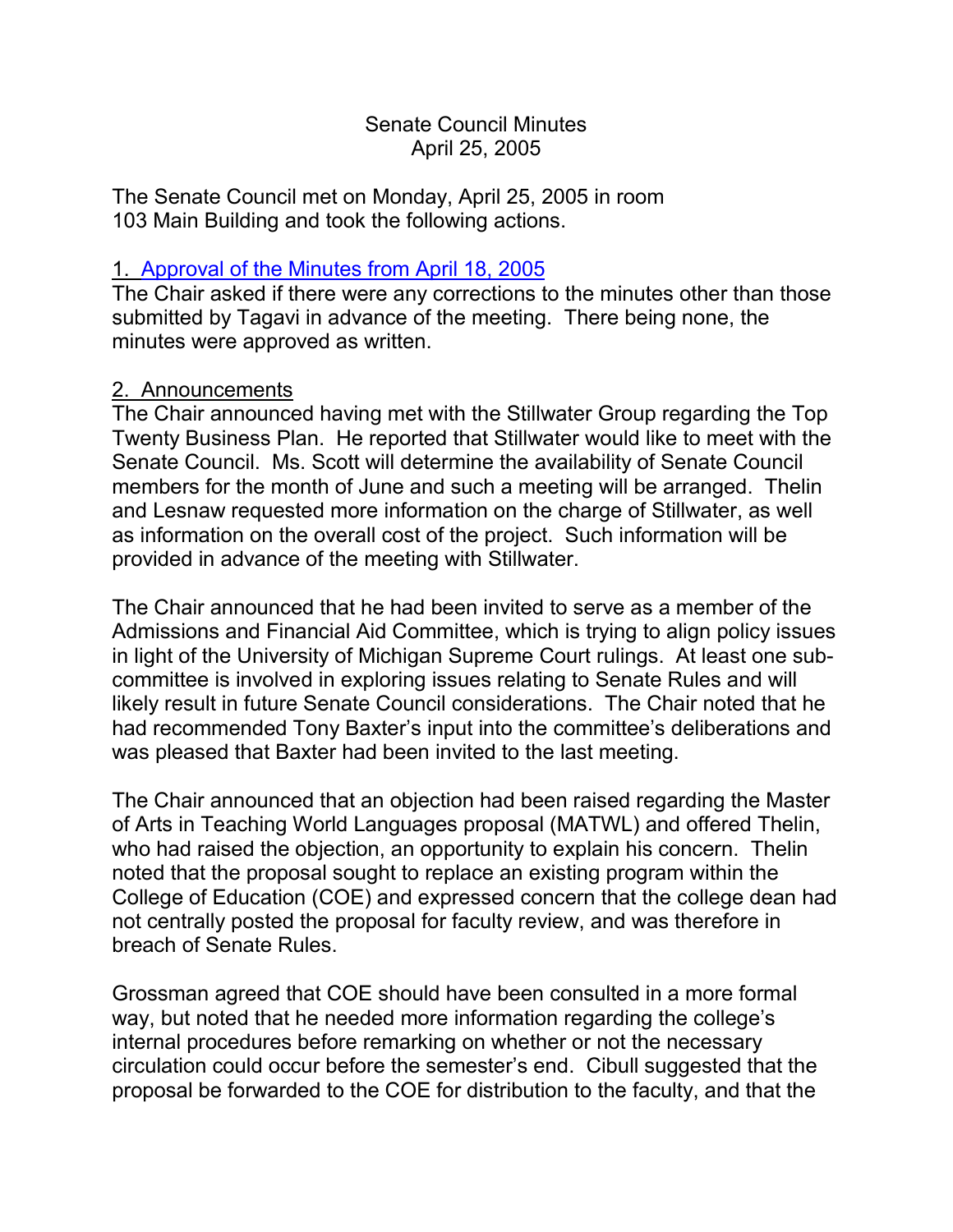faculty be asked to respond with objections by Friday. Thelin noted that while he supported the proposal and suspected it would receive approval in the college, he hoped that it might be circulated to the college's curriculum committee and to the college faculty. Cibull suggested sending the proposal to the dean's office and requesting that it be appropriately circulated, with the request that objections be sent to the Senate Council office by Friday. Grossman concurred, while Thelin hoped the college dean would call a special meeting of the faculty.

### 3. Academic Programs Committee

The Chair called upon Grossman to present the committee's two recommendations.

## [Dance Minor](http://www.uky.edu/USC/New/Comms/Programs/New%20Dance%20Certification.pdf)

Grossman indicated that this proposal had the full recommendation of the committee. Thelin noted that the manner in which the proposal had been handled was exemplary and commended Rayma Beal on the thoroughness of the proposal. Beal added that in addition to being a minor in the college, students could also seek certification in dance.

Jones asked if a routing sheet had been provided by the department. Grossman replied that while no routing sheet was presented, he had been provided with satisfactory evidence that the department faculty, college faculty and Undergraduate Council supported the proposal.

Beal added that the minor was open to any student, but that students who desired certification would also be required to take the appropriate Education courses.

There being no further discussion, a vote was taken. The recommendation from the committee to approve the proposal **passed** without dissent.

The next item of discussion was the [Graduate Certificate in Health](http://www.uky.edu/USC/New/Comms/Programs/HLAD%20CERT.pdf)  [Administration.](http://www.uky.edu/USC/New/Comms/Programs/HLAD%20CERT.pdf) Grossman noted that the committee had been concerned that the certificate would be limited to College of Nursing students (CON) and that it was only 9 credit hours in length. He added that the dean of the Graduate School pointed out that while 9 hours was the minimum requirement for the length of a graduate certificate, it was still within the requirement, adding that its length should therefore not be an issue. She also added that other programs specified who could or could not be enrolled in specific graduate certificate programs, and that the established precedent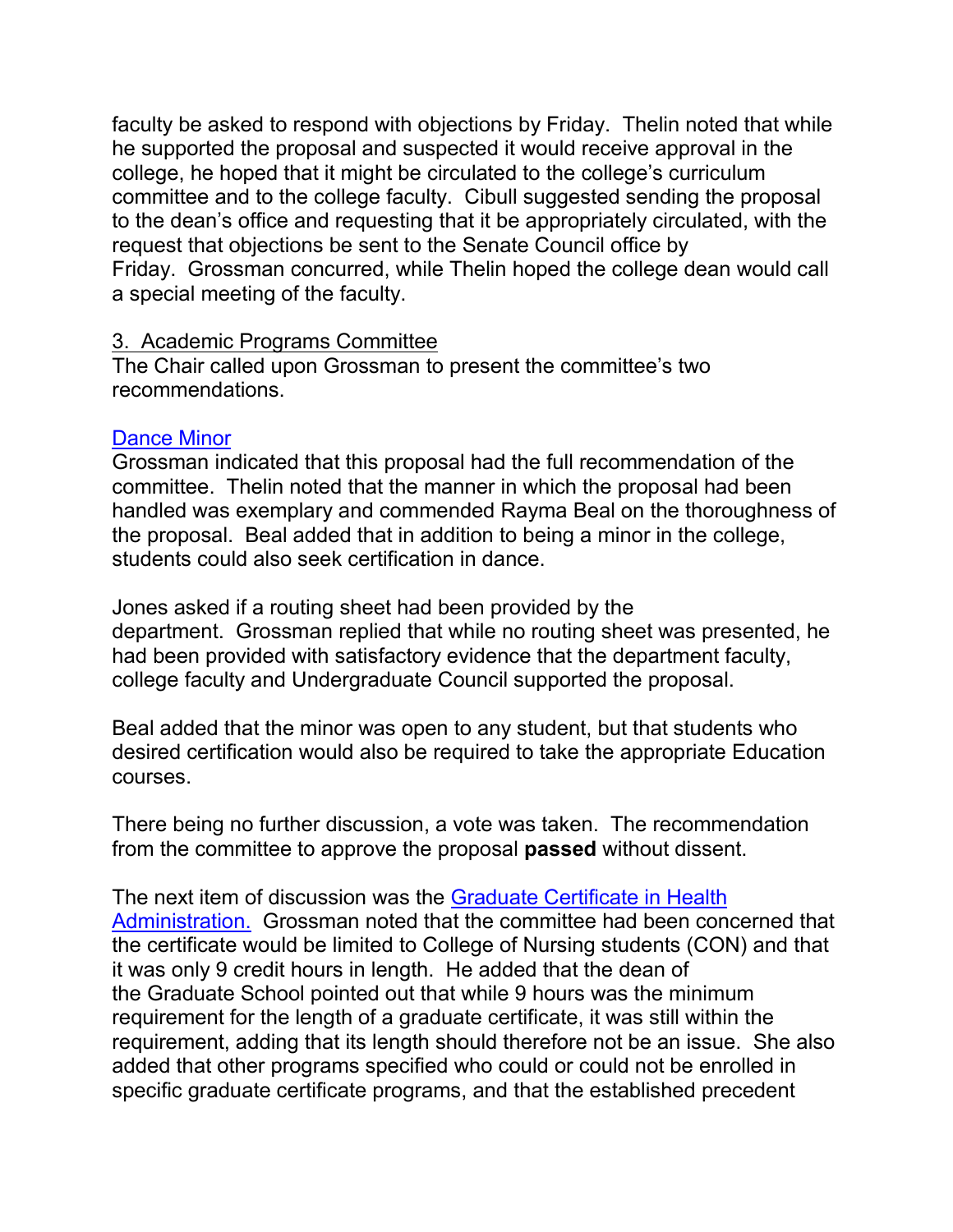should allow the CON student requirement to apply. Grossman added that a companion graduate certificate for Martin School students was under review and would be forthcoming. Grossman concluded by saying that the committee had voted 4 to 1 in favor of the proposal.

Cibull asked if other colleges, like Medicine and Public Health, had opportunity to review and comment on the proposal since they may have a parallel interest to that of Nursing. Grossman replied that other colleges besides those in the proposal had not been consulted, noting that the corresponding proposal that was forthcoming from Nursing was indicative of an agreement between the two programs only.

Tagavi suggested that the word "program" be dropped from the proposal. He added that there we should switch the "director of graduate studies" with "Graduate Certificate Director". He added that the certificate should be recommended by the DGS and certified by the Dean of the Graduate School. Grossman noted that the Graduate Council had already recommended the deletion of the word "program" when the proposal was forwarded from the Graduate Council.

Jones asked a more theoretical question about the proposal, wondering about the nature of certificates across graduate programs. Lesnaw replied that sometimes graduate certificates were offered as a prelude to degree proposals. Grossman noted that some certificates served as a credential to external review agencies. Thelin added that the purpose of certificates was to encourage interdisciplinary work, and that as such should not apply exclusively to students of any particular college but should be available to all graduate students. Cibull agreed, reiterating that the proposal should be reviewed by other colleges. Duke expressed the view that while she agreed with the proposal in principle and could understand the value it would provide to nurses who sought administrative positions, she also understood that the certificate could appeal to students from across various disciplines.

Grossman noted that the issue of enrollment concerns and the interest of limiting enrollment had arisen during correspondences regarding the proposal. He noted that the intent was to admit two to three students at a time, and that neither program wished to add to the teaching burden of the other program.

Jones suggested that the section pertaining to admission requirements should instead be renamed "requirements to receive the certificate." Tagavi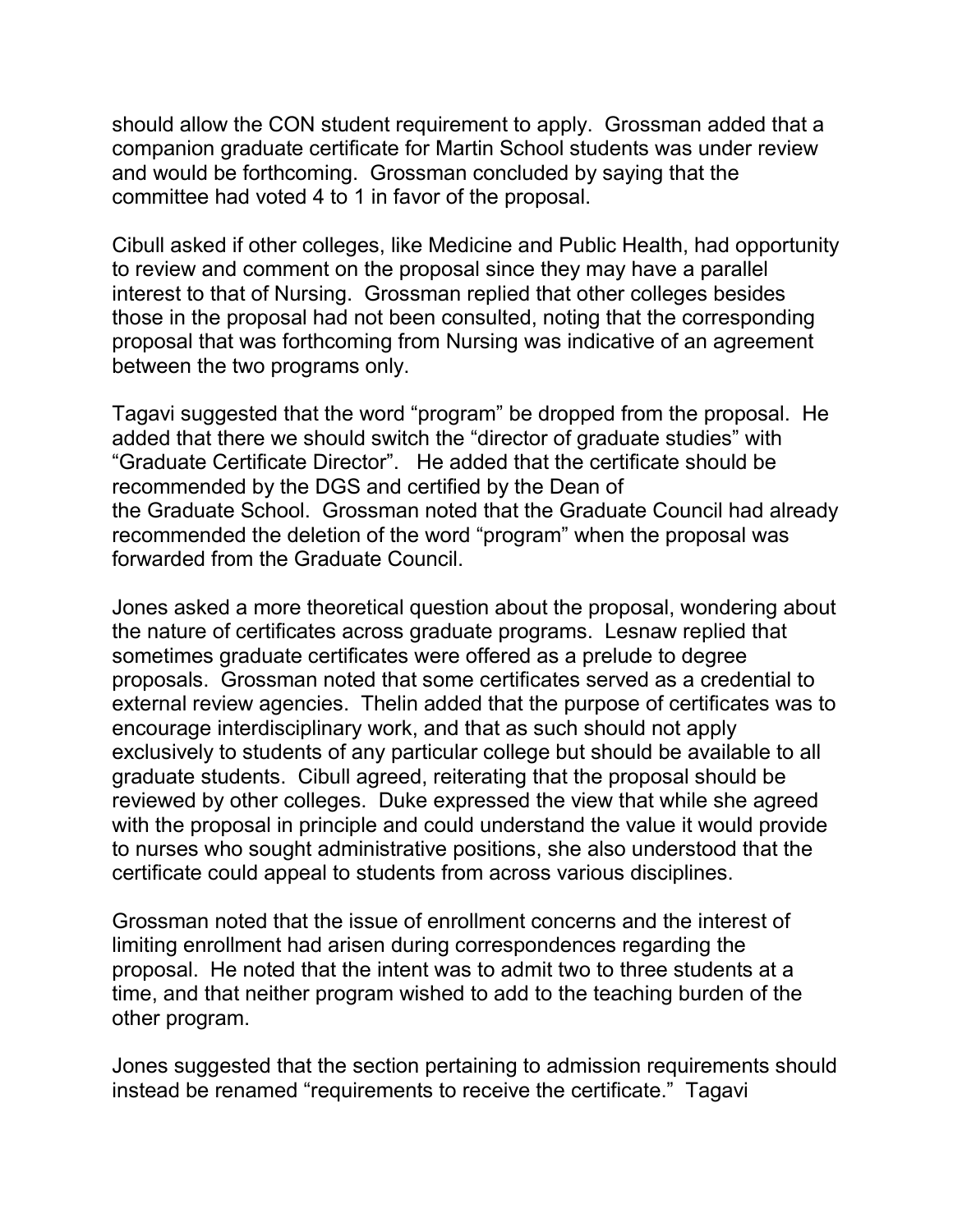wondered how Martin School students who happened to take the appropriate series of courses could be denied the certificate.

The Chair suggested that the proposal should be tabled until such time that a representative from the program could be present to explain the proposal. Grossman noted that Ed Jennings had been made aware that the Senate Council intended to discuss the proposal and hoped he would be available to attend the next meeting.

Cibull made a **motion** to table the item until Jennings could attend. Duke **seconded** the motion, which **passed** without dissent.

Dembo noted that when he was Senate Council chair some attention had been given to the proliferation of graduate certificates and the suggestion had been broached to compile a list of certificates and note which should be reviewed at the end of five year's time. He suggested that Ms. Scott undertake a summer project to compile such information. Ms. Scott noted that Marilyn Lyons in the Graduate School had undertaken a similar project, including such information as a complete list of graduate certificates, which had received a five-year approval, which had never received Senate or Board approval and were still being offered and which had never been reported to the Council on Post-secondary Education. Kaalund suggested that instead of consulting lists that perhaps the Senate Council should focus on the rules and regulations regarding what did and didn't constitute a graduate certificate. Grossman expressed interest in reviewing current regulations regarding graduate certificates, should such information be available.

#### 4. ACMC ad hoc review committee recommendations

The Chair reintroduced the topic and noted that three concerns had been raised by the Provost and duly responded to by Dembo. The Chair requested that the e-mails regarding the Provost's concerns and Dembo's reply be made part of the minutes.

Dembo thanked the Chair for the many communications he had undertaken over the past week on behalf of the Senate Council and noted that the three concerns of the Provost were not "deal breakers" as far as the committee was concerned. He noted that the Provost's first concern was that the HCCC should be the Health Center College Council, but reiterated that since there was no academic unit known as the Health Center then the committee felt the name should be the Health Care Colleges Council, with the explicit membership of that Council to be named in the appropriate Senate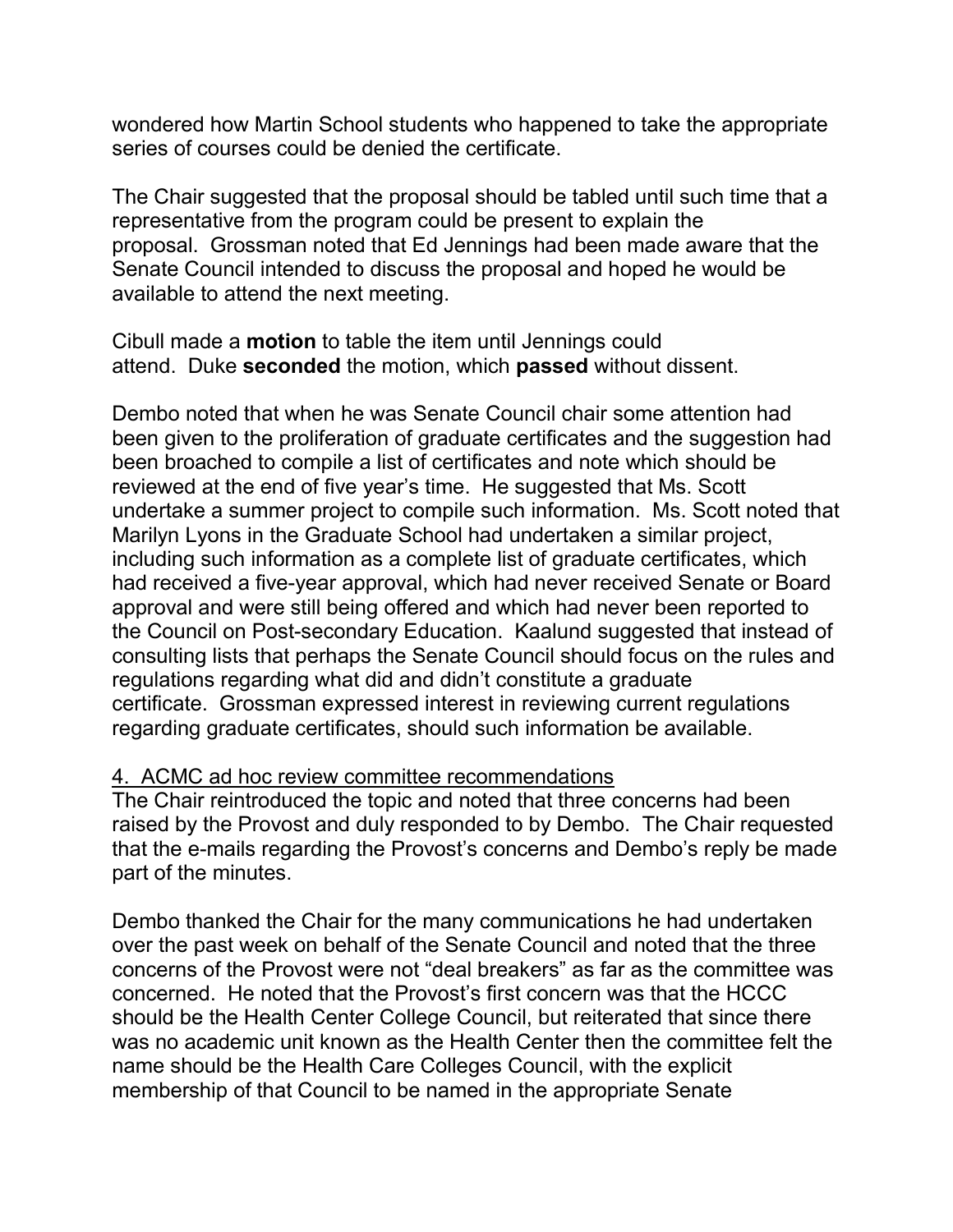Rules. The Provost's second concern was that another Associate Provost position should not be created. Dembo noted that it was not the intent of the ad hoc committee to dictate administrative action.

Tagavi asked what was meant by "impartial" under item 3 of [Recommendation](http://www.uky.edu/USC/New/SCAgendas/20050418/ACMC%20Review%20Comm%20Resolution%201.doc)  [1.](http://www.uky.edu/USC/New/SCAgendas/20050418/ACMC%20Review%20Comm%20Resolution%201.doc) After extensive conversation it was made clear that the Chair of the HCCC, while inevitably partial in some concerns, was to be as impartial as possible regarding the fate of proposals emanating from the colleges in question. Dembo reiterated the committee's concern that the appropriate chair of the Council should be somebody who holds an analogous position to the chairs of the Graduate and Undergraduate Councils and who has staff support to further the activity of the HCCC, and therefore offered no objection to striking the term.

Dembo articulated the Provost's third concern regarding the voting status of the HCCC chair. He noted that the Senate Rules didn't specify the voting status of either the Undergraduate or Graduate Council chairs and hoped the HCCC would receive a similar, and analogous, treatment in the new rules.

Cibull made a **motion** to forward both Recommendations to the Senate with a positive recommendation. Kaalund **seconded** the motion. Dembo indicated a willingness on the part of his committee to help draft language in the Senate Rules for the Senate's approval.

Grossman suggested dropping the section of Item 3 in Recommendation 1 regarding impartiality, and offered it as a friendly **amendment**. Cibull **accepted** the amendment as friendly and Kaalund's second stood. Kennedy suggested the **editorial change** of calling both items either "recommendation" or "resolution" but suggested that the two terms shouldn't be intermingled. Cibull agreed. The term "recommendation" will be retained.

Dembo noted that he had drafted possible changes to Senate Rules regarding Recommendation 1, assuming it passed the Senate Council, and could conceivably have wording available for [Recommendation 2](http://www.uky.edu/USC/New/SCAgendas/20050418/ACMC%20Review%20Comm%20Resolution%202.doc) in time for the following Senate Council meeting. Dembo will work with the ad hoc committee, the Rules and Elections Committee and the Senate Council office to produce language in time for the May 2 Senate Council meeting.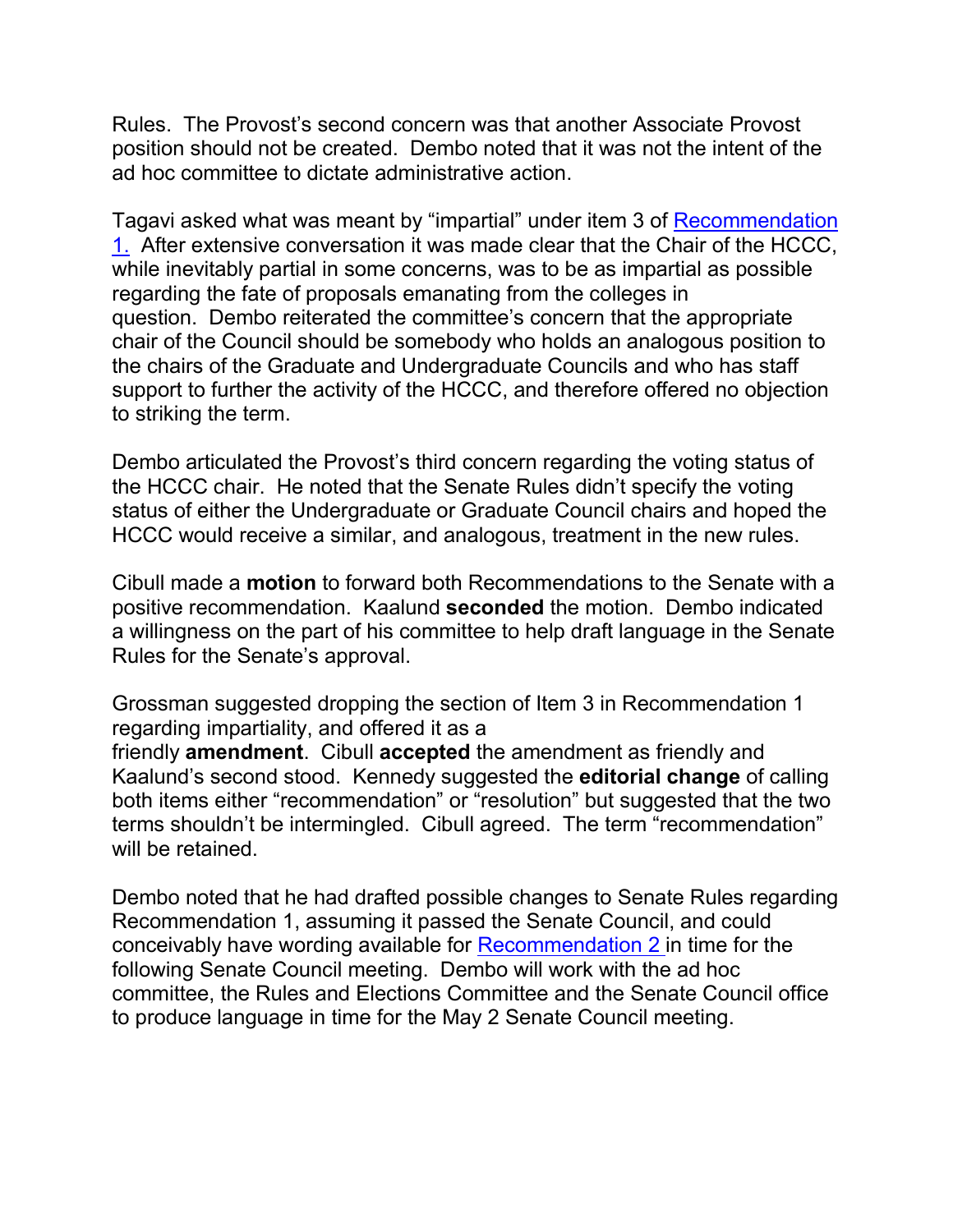Cibull made a **motion** to table the item, definitely, until the following week. Grossman **seconded** the motion to table, which **passed** without dissent.

### 5. Meeting with the President regarding the proposed resolution Grabau joined the meeting at this point.

The Chair noted that while the President may remain firm regarding the proposed ARs he suspected he may now have additional information about the current ARs and the way in which current searches should be conducted. Jones noted that the current AR addressed the current process for the conduct of searches regarding deans, directors and department chairs. At the request of various Senate Council members, Jones outlined the content of the current AR in question.

Dembo read a quote from the Senate meeting, two years before, that outlined the Senate's interest in "full and meaningful participation of the faculty" regarding the Senate's participation in the composition of search committees. He added that the faculty are the creative engine of the University and should engage in a meaningful and honest engagement with the Administration regarding campus-wide decision making. He noted that this level or cooperation was currently missing and should be articulated to the President.

The President arrived and the Chair made him welcome. The Chair provided some background regarding previous discussions with the President and invited the President to respond to the draft resolution.

The President said that the AR that was recommended by the Senate is under review. He noted that the GRs would be reviewed by the Board at the May meeting, after which the ARs will be revised. He added that he did not feel compelled to abide by an AR that was not yet in place and that he had obtained a ruling from General Counsel regarding whether or not he had violated the existing AR. He reported that he had not violated the AR in that it pertained to heads of academic units and did not involve the position of Provost.

Jones interjected that the issue of the AR being violated was not related to the Provost search committee issue. The President said he will investigate whether or not such violations had occurred, but wished that individual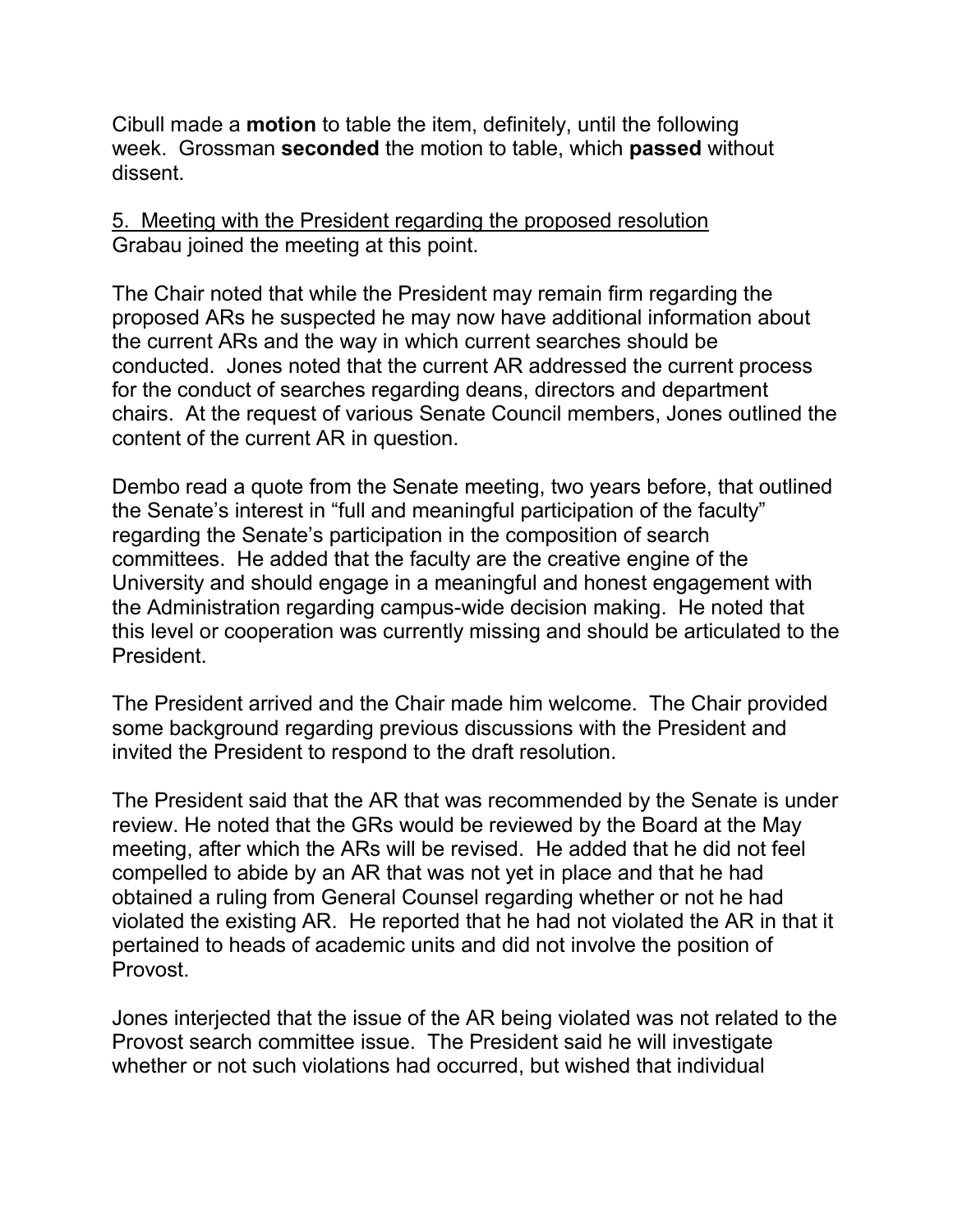instances had been brought to his attention at the point of violation rather than after the fact.

Grossman provided some context for the proposed resolution, noting that the Senate unanimously recommended the creation of the AR, which was the product of a joint faculty/administrative committee appointed by the Provost with the authority of the President to create. Grossman said that while nobody thought the President was legally obligated to abide by an AR that wasn't yet on the books, the idea of the proposed AR was to strengthen the implementation of shared governance. He noted that the proposed AR discusses the proportion of faculty on various committees that affect the academic enterprise, as well as the number and types of individuals who should be appointed to any such committee. Grossman invited the President to comment on how he thought the principle of shared governance should be implemented.

Cibull added that another question might be how the President sees the faculty's role in terms of shared governance particularly regarding the faculty's voice in selecting individuals who will be academic leaders, including the Provost and those below him. The President replied that it was vitally important to have faculty input into search committees, adding that he was in favor of selecting the Senate's representatives from a list supplied for that purpose. He noted that he sought input from multiple areas when appointing a committee and was not in favor of the Senate Council simply appointing three representatives to serve. He suggested that as the ARs are reviewed some happy medium could be established that would satisfy both his preference and that of the Senate Council, noting that each perspective as it currently stood may be a bit extreme.

Jones applauded the President's willingness to continue a dialogue in the hope of reaching a compromise. He noted that the President had used the word "representative" to discuss the faculty who served on the current Provost search committee. He cautioned that while there were six faculty members on the committee they were not necessarily representative of the faculty in that they had not been duly elected to serve in that capacity. The President replied that he was willing to consider some compromise, noting that the elected faculty could chose representatives from the non-elected population.

Grabau spoke of the enormous symbolic value that could be gained in granting the faculty more input regarding committee memberships. He asked the President to outline the risks to his office of granting some additional level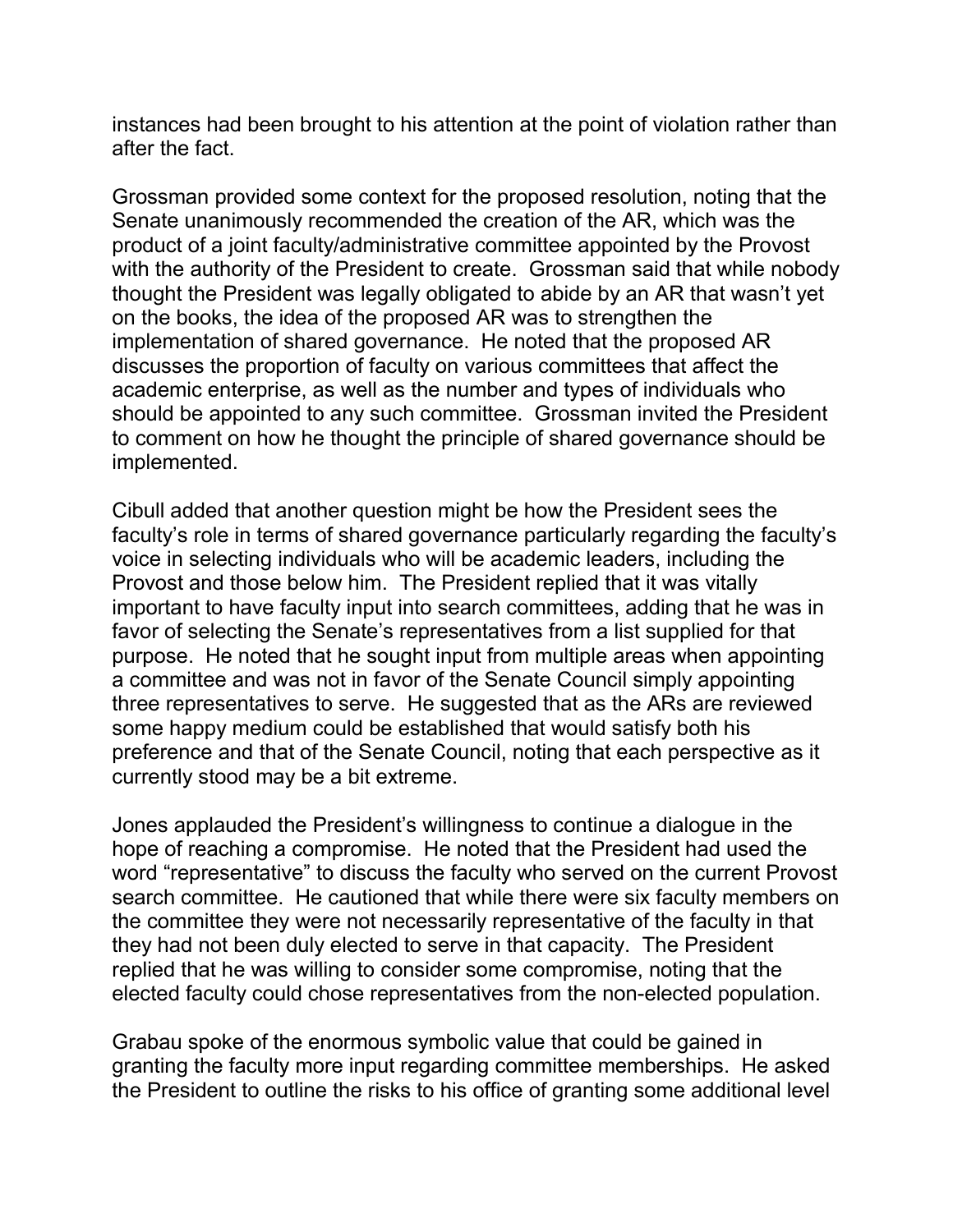of input from the faculty to help the Senate Council members understand his position. The President replied that the Senate Council could appoint three members who would be so deeply embroiled in legalistic issues that potential candidates may no longer wish to apply for the position. Grossman noted that the President may inadvertently do so as well, adding that the President could always ask for additional names if he was unsatisfied with the original list provided. He expressed concern that no faculty representatives were on the EVPFA search committee, noting that the EVPFA makes important decisions affecting the academic enterprise. Grossman entreated the President to consider an increased level of faculty participation when making such decisions in the future. Todd asked if Grossman meant that whoever is in that position should make an effort to communicate with the academic side of the University. Grossman replied that he thought it was important for the faculty to have "a seat at the table to give our opinion" when important decisions are being made. The President replied that he understood Grossman's point and remembered being frustrated about similar issues when he was on the Senate as a faculty member.

Cibull suggested that in order to gain a clearer understanding of the President's perspective on shared governance he could include that topic as part of his address to the Senate. The President noted that the Senate was examining issues like expanding the Honors Program and revising the undergraduate curriculum and spoke about the vital role the faculty play in such endeavors. He said he would consider making the issue of shared governance part of his comments to the Senate.

Jones asked if the President would be willing to meet more frequently with the Senate Council to discuss such issues. The President supported the suggestion, noting that decision making happens very quickly and that it would be beneficial to have increased contact with the Senate Council, especially during the interim Provost period. He added that he would like to meet with the colleges more frequently as well. He addressed the ways in which the budget situation had affected the institution and how he hoped that some of those difficulties would go away. He added that the four sources of revenue for the University were state appropriations, tuition dollars, internal efficiencies and fund raising. He noted that while it was unpleasant to implement internal efficiencies in some cases, it was still necessary. He hoped to increase the University's fund raising activity, and looked for 4% and maybe even 5% adjustments to salaries over the next two years.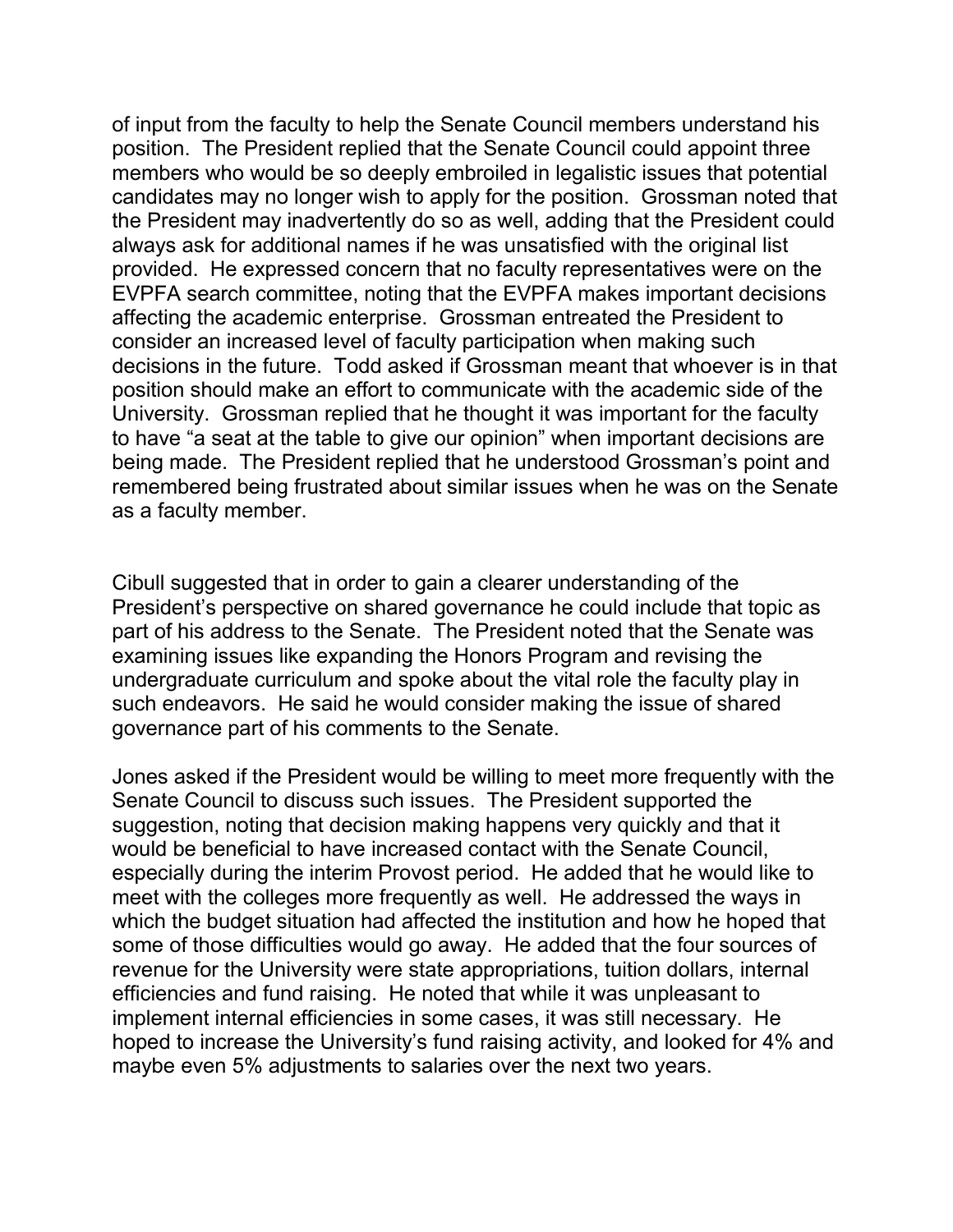The President indicated that perhaps there were instances in which not enough faculty input was solicited when making decisions. He thanked the Senate Council members for their time as well as their comments and questions. He added that he appreciated the Senate Council members' comments about showing his vision of shared governance. The Chair thanked the President for sharing his time and thoughts and he departed.

Lesnaw suggested not proceeding with the proposed resolution in a gesture of goodwill for the openness to compromise expressed by the President. She made a **motion** to withdraw the proposed resolution. The motion was **seconded** by Cibull.

Grossman spoke in favor of the motion, suggesting that the President was now more aware of the need to engage the faculty on issues of shared governance.

Thelin suggested that any follow-up correspondences to the President should affirm that this is the sort of conversation in which the Senate Council members wished to engage the President. The Chair agreed, noting that the Senate Council members should consider future conversational topics with which to engage the President.

Kennedy spoke in favor of the motion, but added that the Senate Council should not bypass his offer of future meetings, noting that keeping the President close to the Senate Council was crucial in keeping him close to the faculty.

Dembo also spoke in favor of the motion. He added that it was the first instance in which he could recall the President verbalizing his distrust of the faculty. He hoped that by placing that issue on the table it could begin to be addressed in a productive and positive way to help bridge the chasm.

Grabau noted the Lesnaw's motion was a step the Senate Council members could take to encourage the President to trust them. He expressed concern at the lack of trust in something so simple as recommending names for key committees, but hoped that more frequent and regular meetings with the President would present further opportunities for the Senate Council members to gain his trust.

After further discussion the **motion** to withdraw the proposed resolution **passed** without dissent. Lesnaw suggested that the Chair should